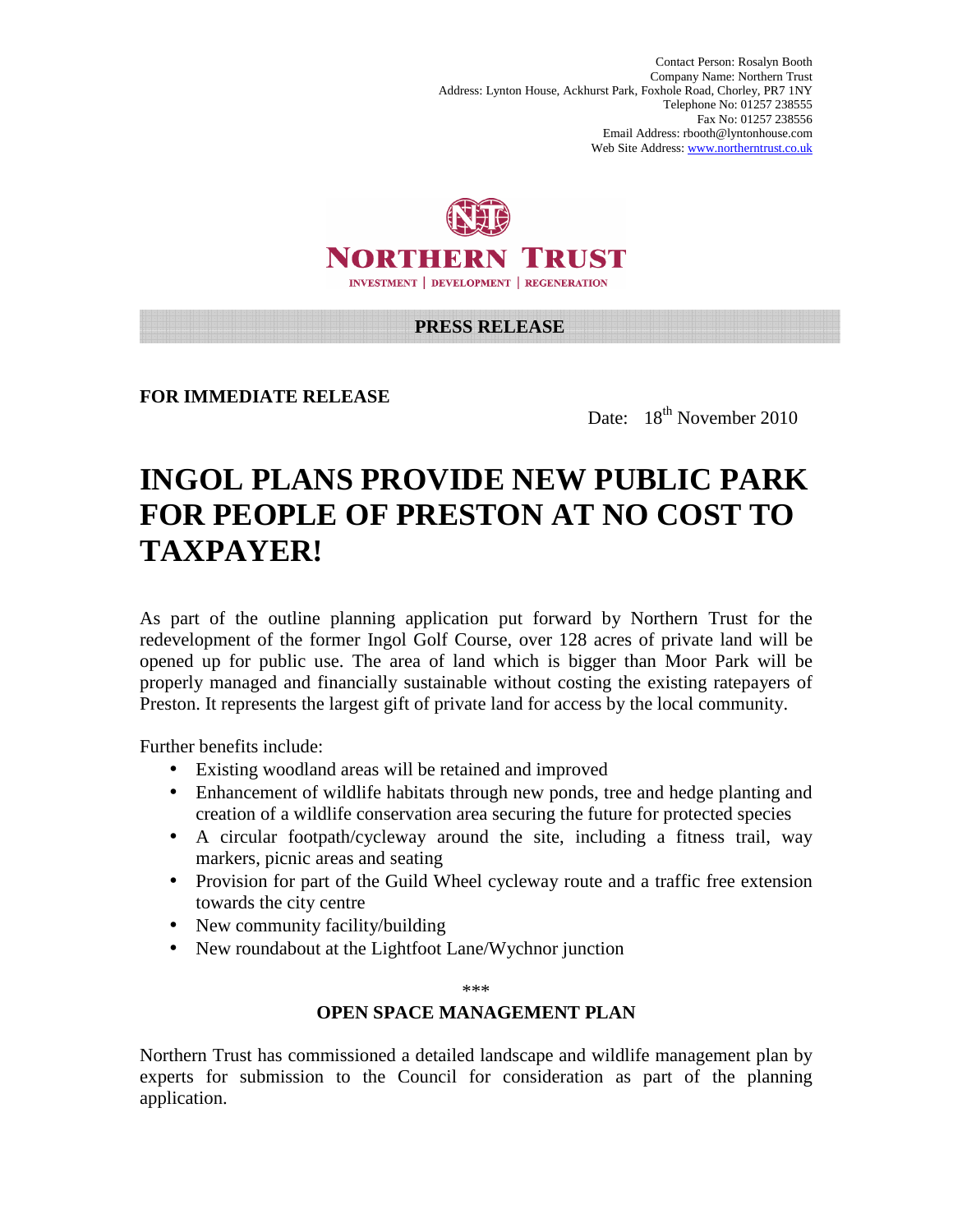A Northern Trust spokesperson said "**We take very seriously the issue of the open space and recognise the concerns from residents about its future. The Management Plan is being drawn up at this stage rather than leaving it to later in the planning process as a demonstration of our commitment to ensure the open space will be managed responsibly both financially and technically to secure its long term use by the public***.*"

To achieve a robust and enduring Management Plan Northern Trust will be liaising with a variety of local and national landscape and wildlife organisations including:

- The Lancashire Wildlife Trust
- Woodland Trust
- British Trust for Conservation Volunteers
- Lancashire County and Preston City councils

## **LOCAL SCHOOLS BENEFIT**

The proposal from Northern Trust is that all new residents will pay a service charge to cover the annual maintenance costs. This means no existing households will be expected to pay for upkeep of the park although they will be free to use it. It is hoped that local people will become involved in the actual running and maintenance through community groups and Northern Trust will welcome any approaches from such groups. The park and wildlife habitats will also provide schools with the opportunity to use the facilities for projects and educational purposes.

#### \*\*\*

#### **ONGOING CONSULTATION WITH LOCAL & WIDER COMMUNITY**

Northern Trust officially launched a new DVD flythrough and displayed a model of the redevelopment of the site at an exhibition held on Preston Market last week. The display was a further commitment by Northern Trust to involve all sectors of the population in the ongoing consultation and was held to gauge the views of the wider communities of Preston on current housing and planning issues affecting the City and how these might be affected by the Ingol proposals.

The spokesperson commented "**Hundreds of people saw the exhibition and were given the opportunity to submit written comments. Over two thirds confirmed there was a need for more market and affordable homes in the area. The majority also believed there was not enough public parkland in Preston. There was an overwhelming view that the vision for Ingol affected these issues positively and 75% of the respondents supported the plans. As a local company that invests in the local area we are sensitive to the aims of local people. We note that through the Council's Local Development Framework some people wish to see an area of open space retained between the Ingol/Tanterton and Greyfriars areas. As part of the continued consultation process we felt it was important for people to see with their own eyes how our proposal will ensure this can be achieved and, through the finances secured through the new housing, be secured for the future. We are pleased the application is gaining support with positive feedback received showing an understanding of the wider benefits the proposals represent for Preston**."